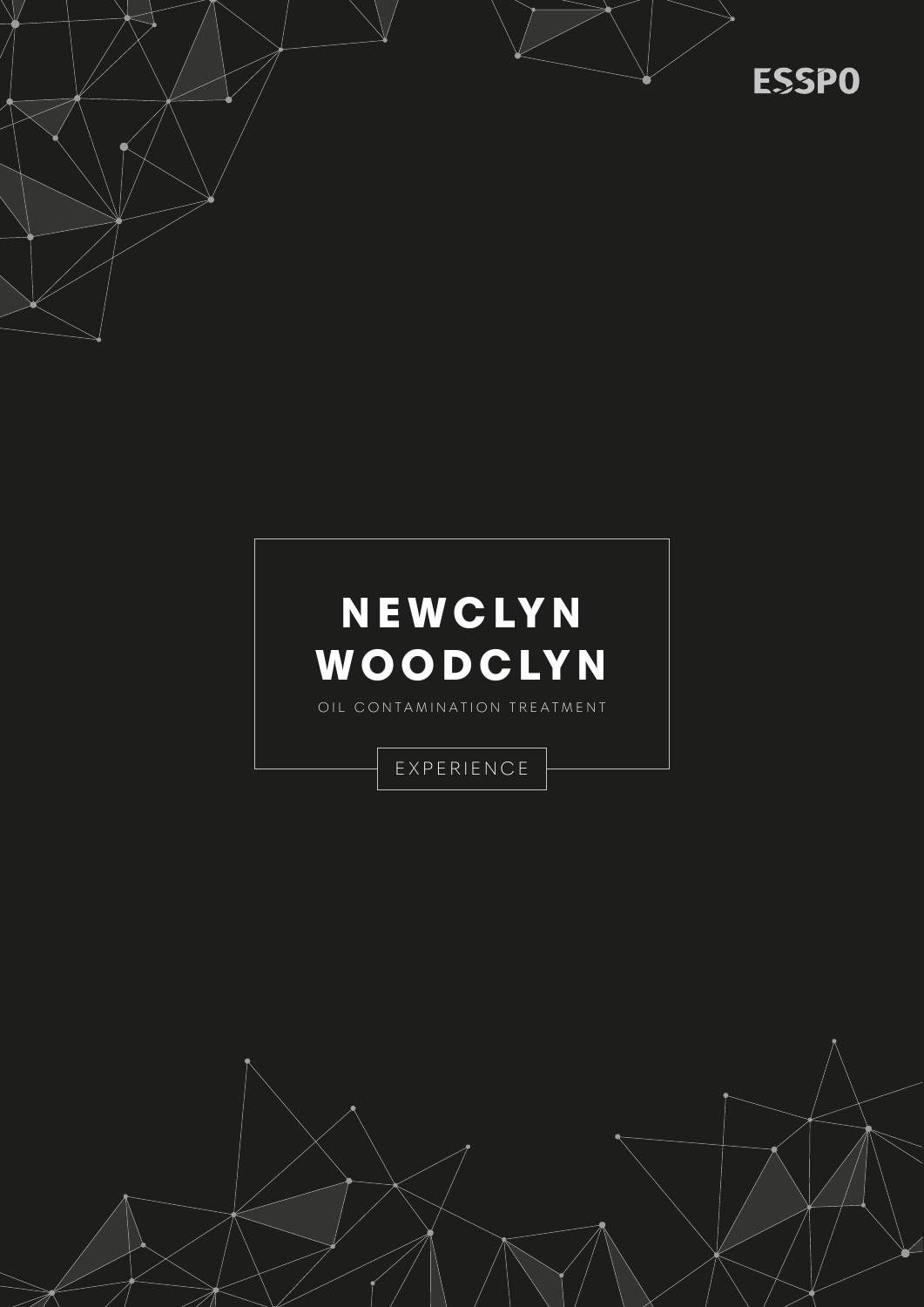## CONTAMINATION OF HIGHLY CONTAMINATED SOIL

PROJECT | Two pools of highly contaminated soil ~30.000 tones.



### PROJECT GOALS

In the oil refinery area, for many years, as no economically viable way to handle the oil-contaminated soil was accumulated in pools. **2 large pools** were accumulated containing approximately **30 thousand tons** of contaminated soil.



1

Oil concentration in the soil **≤1%**

## THE SOLLUTION

Biodegradation by specially selected microorganisms has been shown as a major method of handling contaminated soil.

Special soil regeneration sites were installed in the plant territory. Soil from the pools was excavated and brought to these sites. Initial soil contamination at the start of treatment was **150 to 200 g/kg**. The treatment sites were limited in size, with the capacity of **10,000 tonnes at a time**. Thus, only after the soil had been cleaned up to the required concentration, additional quantities could be dispensed and started, which resulted in a long project period of **36 months**.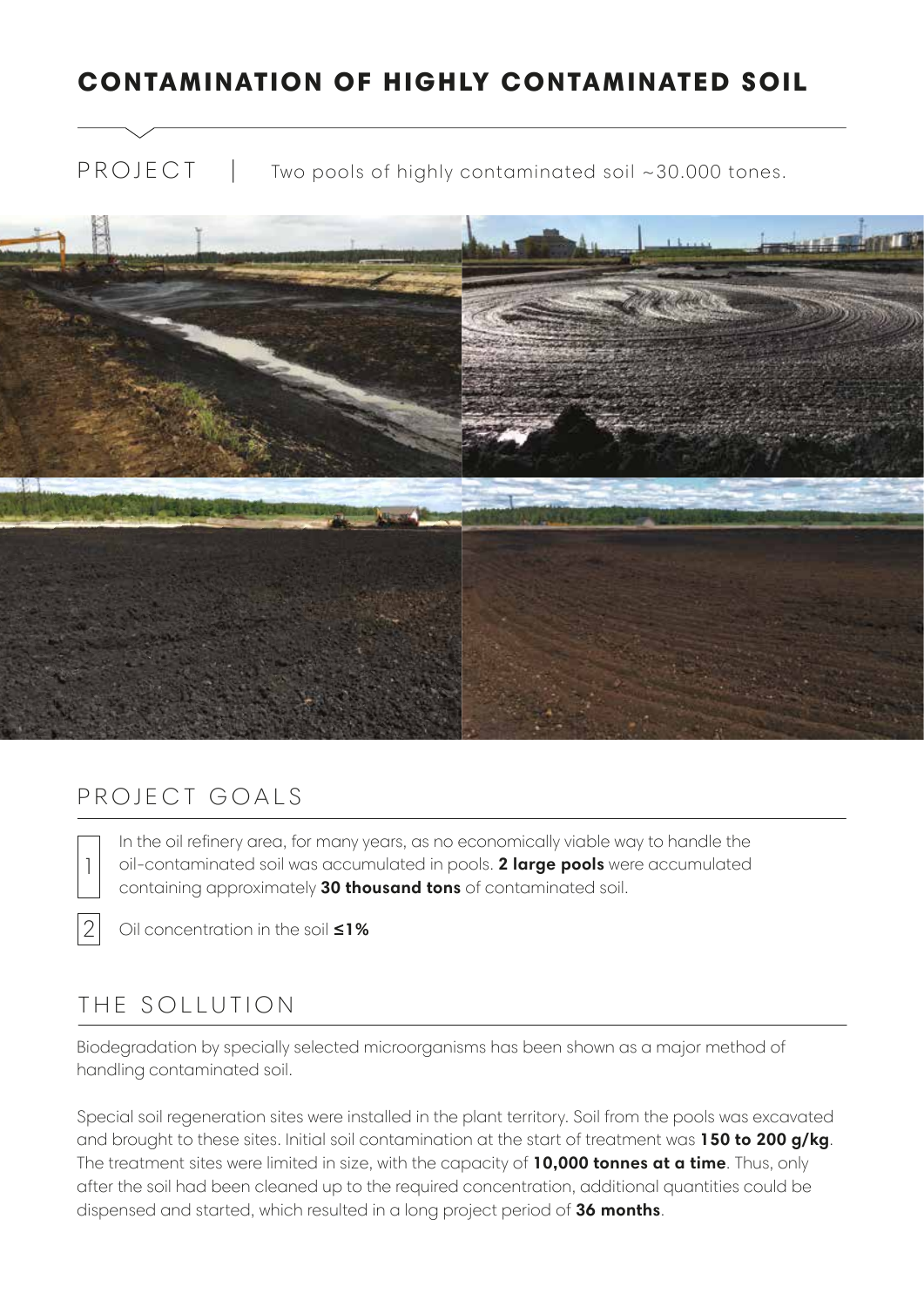## TRIALS WITH VILNIUS UNIVERSITY LIFE SCIENCE CENTRE BIOSCIENCE INSTITUTE

PROJECT | Experimental cleaning of oil products polluted soil.





Starting TPH concentration  $C_{10-40}$ 40.000 mg/kg A  $\int_{C_{10-28}}^{+0.000}$  Highley  $C_{28-40}$  - 60%



Starting TPH concentration  $C_{10-40}$ 102.000 mg/kg  $C_{10-28}$  - 40 %  $C_{28-40}$  - 60%

## PROJECT GOALS

1 Examine NEWCLYN bioproduct with **2 different levels** of contaminated soil.

## RESULTS

#### 75 DAYS OF TRIALS

|             | Concentrations of petroleum products, mg/kg |       |                  |          |        |                  |  |
|-------------|---------------------------------------------|-------|------------------|----------|--------|------------------|--|
|             | A                                           |       |                  | B        |        |                  |  |
|             | Starting                                    | Final | <b>Reduction</b> | Starting | Final  | <b>Reduction</b> |  |
| $C_{10-12}$ | 438                                         | 55    | 87%              | 1830     | 402    | 78%              |  |
| $C_{12-16}$ | 420                                         | 289   | 80%              | 7520     | 2550   | 66%              |  |
| $C_{16-35}$ | 30 500                                      | 6990  | 77%              | 82 800   | 38 000 | 54%              |  |
| $C_{35-40}$ | 7680                                        | 1750  | 77%              | 10 300   | 3840   | 63%              |  |
| $10-40$     | 40 000                                      | 9080  | 77%              | 102 000  | 44 800 | 56%              |  |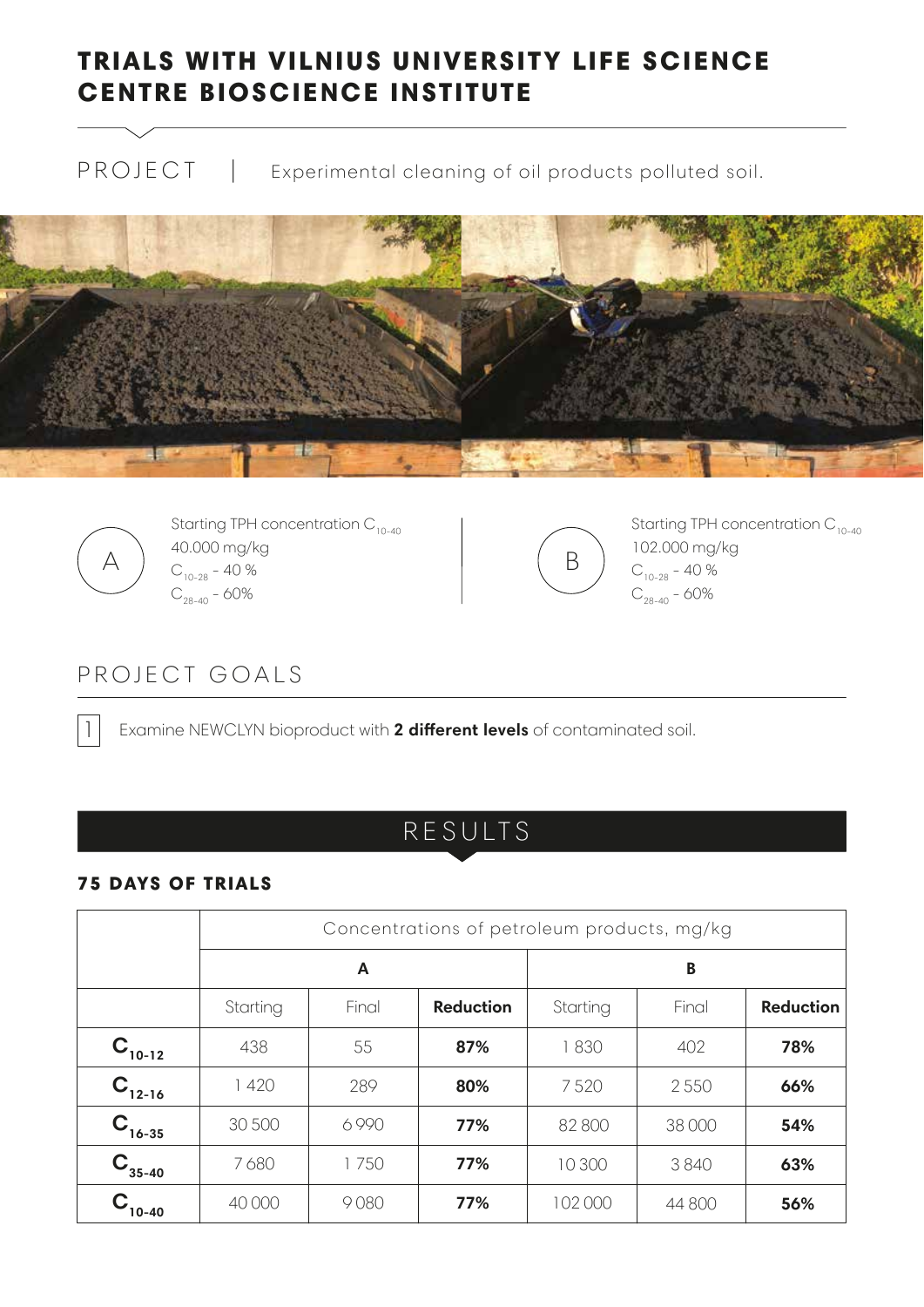## TREATMENT OF CREOSOTE IMPREGNATED WOOD

PROJECT | Decrease the concentratios of PAH (polyciclic aromatic hydrocarbons).



### PROJECT GOALS

1 To find the way of application microorganims to **decrease the concentrations of PAH**.

### SUMMARY OF THE PROJECT

**~100 units (10 tonnes)** of old wooden railway sleepers were crushed and treated with microorganism which are using PAH as a source of food and **decompose them into H<sub>2</sub>O and CO<sub>2</sub>**.

### TARGET

#### sum of **PAH16 ≤ 100 mg/kg**

RESULTS

#### 60 DAYS OF TRIALS

| <b>PAH</b>                  | Concentrations µg/kg |         | $\%$    |
|-----------------------------|----------------------|---------|---------|
| naphthalene                 | 72000                | 6610    | $-90,8$ |
| acenaphthene                | 44 900               | 5 0 0 0 | $-88,9$ |
| fluorene                    | 28 100               | 4 2 2 0 | $-85,0$ |
| phenanthrene                | 96 300               | 8080    | $-91,6$ |
| anthracene                  | 27 600               | 4020    | $-85,4$ |
| fluoranthene                | 78 100               | 16 200  | $-79,3$ |
| pyrene                      | 36 800               | 11 200  | $-69,6$ |
| benz[a]anthracene           | 18800                | 5 6 3 0 | $-70,1$ |
| chrysene                    | 12600                | 5510    | $-56,3$ |
| benzo[b]fluoranthene        | 4590                 | 2530    | $-44,9$ |
| benzo[k]fluoranthene        | 2590                 | 1110    | $-57,1$ |
| benzo <sup>[a]</sup> pyrene | 3810                 | 2590    | $-32,0$ |
| dibenz[a,h]anthracene       | 389                  | 309     | $-20,6$ |
| benzo[g,h,i]perylene        | 1180                 | 1560    | 32,2    |
| indeno[1,2,3-c,d]pyrene     | 653                  | 486     | $-25,6$ |
| SUM:                        | 428 412              | 75 055  | $-82,5$ |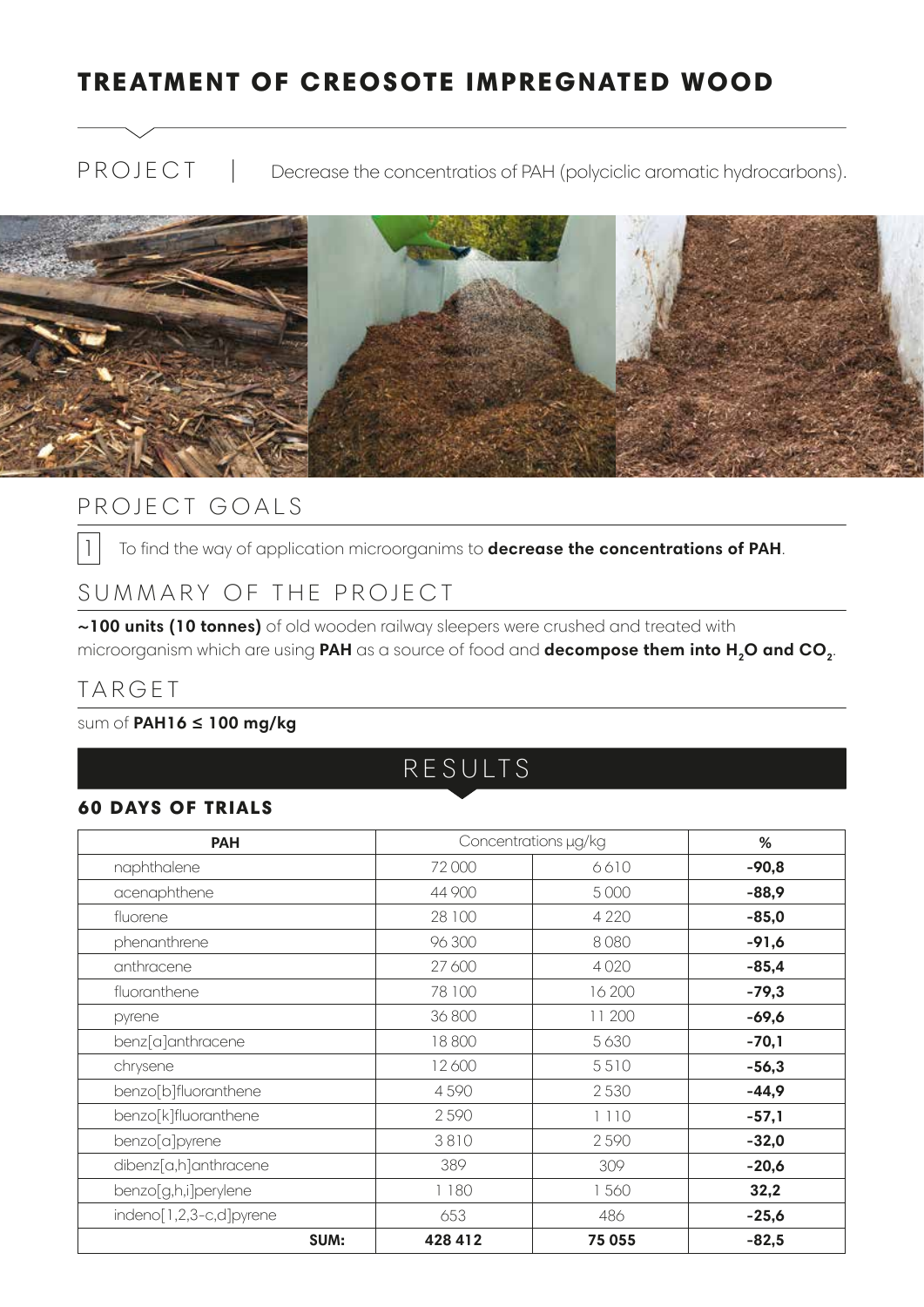## NEWCLYN FIELD TRIAL IN POLAND

PROJECT | Experimental cleaning of oil products polluted soil.



## PROJECT GOALS

1 | Examine **NEWCLYN** bioproduct with contaminated soil.

### SUMMARY OF THE PROJECT

**1 tone** of contaminated soil with oil products.

### TARGET

#### **100 ppm**

## RESULTS

#### 8 WEEKS OF TRIALS

| C12-C35 contents (ppm) |                |             |  |  |  |  |
|------------------------|----------------|-------------|--|--|--|--|
| Data                   | <b>Control</b> | <b>Test</b> |  |  |  |  |
| 2019 September 25      | 710            | 710         |  |  |  |  |
| 2019 October 11        | 1000           | 780         |  |  |  |  |
| 2019 November 18       | 730            | 100         |  |  |  |  |